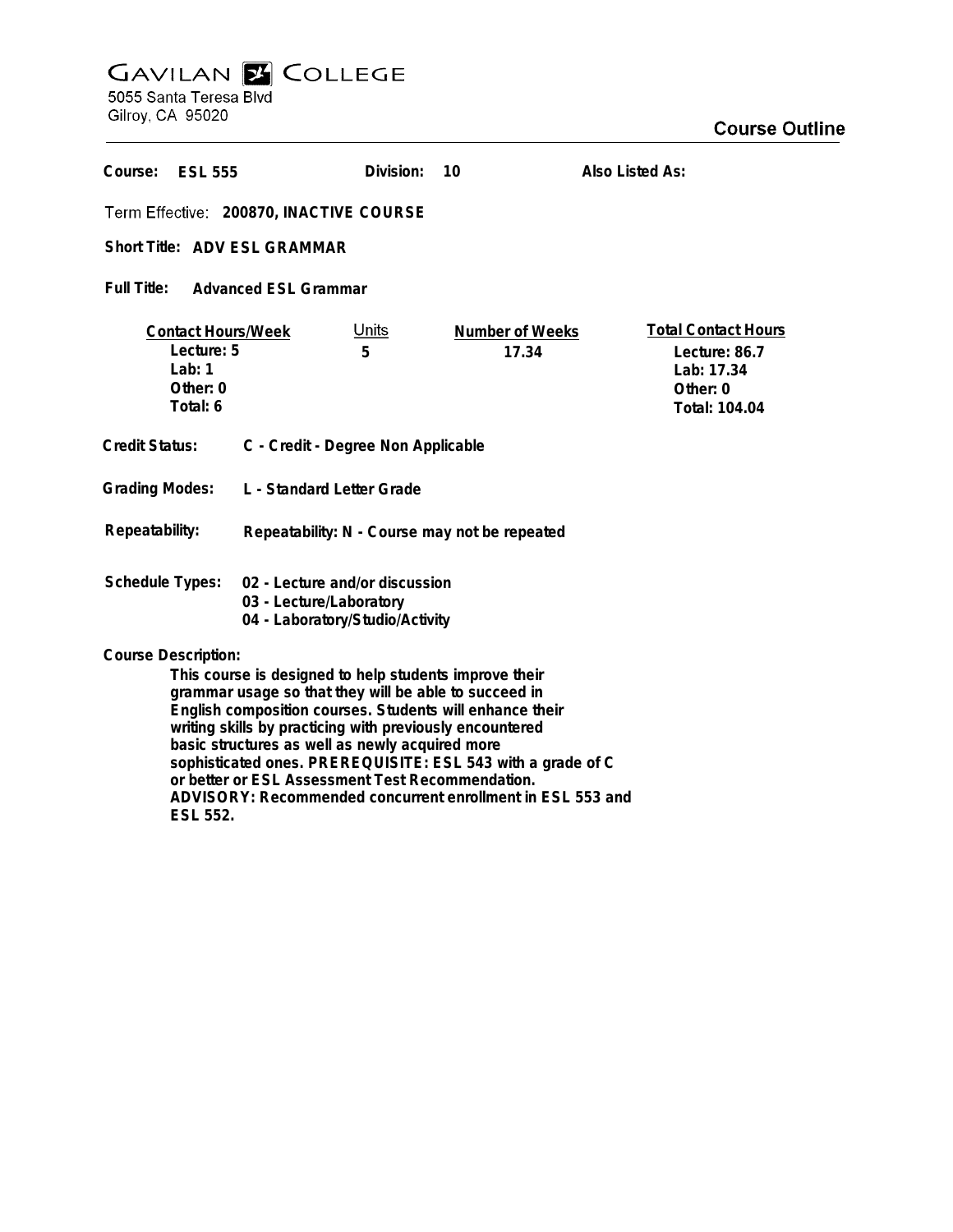**ARTICULATION and CERTIFICATE INFORMATION Associate Degree: CSU GE: IGETC: CSU TRANSFER: Not Transferable UC TRANSFER: Not Transferable**

**PREREQUISITES:**

**Completion of ESL 543, as UG, with a grade of C or better.**

## **COREQUISITES:**

**STUDENT LEARNING OUTCOMES:**

**1. Use the following verb tenses: simple present, present progressive, simple past, past progressive, future, present perfect, present perfect progressive, past perfect, past perfect progressive, future perfect, future progressive, future perfect progressive. ILO: 7, 2, 1**

**Measure: written and oral classwork, homework and written exams 2. Compare and contrast the usage of modals and phrases within single sentences and in paragraphs in order to decipher meaning and nuance. Write original sentences using the modals introduced in the course.**

#### **ILO: 2, 1, 4, 7**

**Measure: written and oral classwork, homework and written exams 3. Read model paragraphs and explain the purpose and effect of the passive voice. Convert active sentences to passive and vice-versa while maintaining the proper tense correlation. Write original sentences and paragraphs utilizing either active or passive voice where appropriate.**

#### **ILO: 2, 7, 1, 4**

**Measure: written and oral classwork, homework and written exams 4. Identify gerunds and infinitives in sentences, analyze their functions and write original sentences using these structures in both the active and passive voice.**

#### **ILO: 2, 7, 1**

**Measure: written and oral classwork, homework and written exams 5. Write original sentences using both essential and non-essential adjective clauses. Read model paragraphs and analyze the form and function of adjective clauses and phrases within a larger context. ILO: 2, 7, 1**

**Measure: written and oral classwork, homework and written exams 6. Recognize a noun clause and identify it as either a subject or an object. Utilize noun clauses after expressions of importance, in embedded questions and in the subjunctive. Convert quoted speech to reported speech using a noun clause. Read and write sentences and paragraphs using noun clauses**

### **ILO: 2, 7, 1**

**Measure: written and oral classwork, homework and written exams 7. Read model paragraphs and identify adverbial clauses, conjunctive adverbs, correlative conjunctions and sentence connectors. Explain the relationship between ideas within a paragraph or essay ( cause/effect, opposition, time, example, etc.)**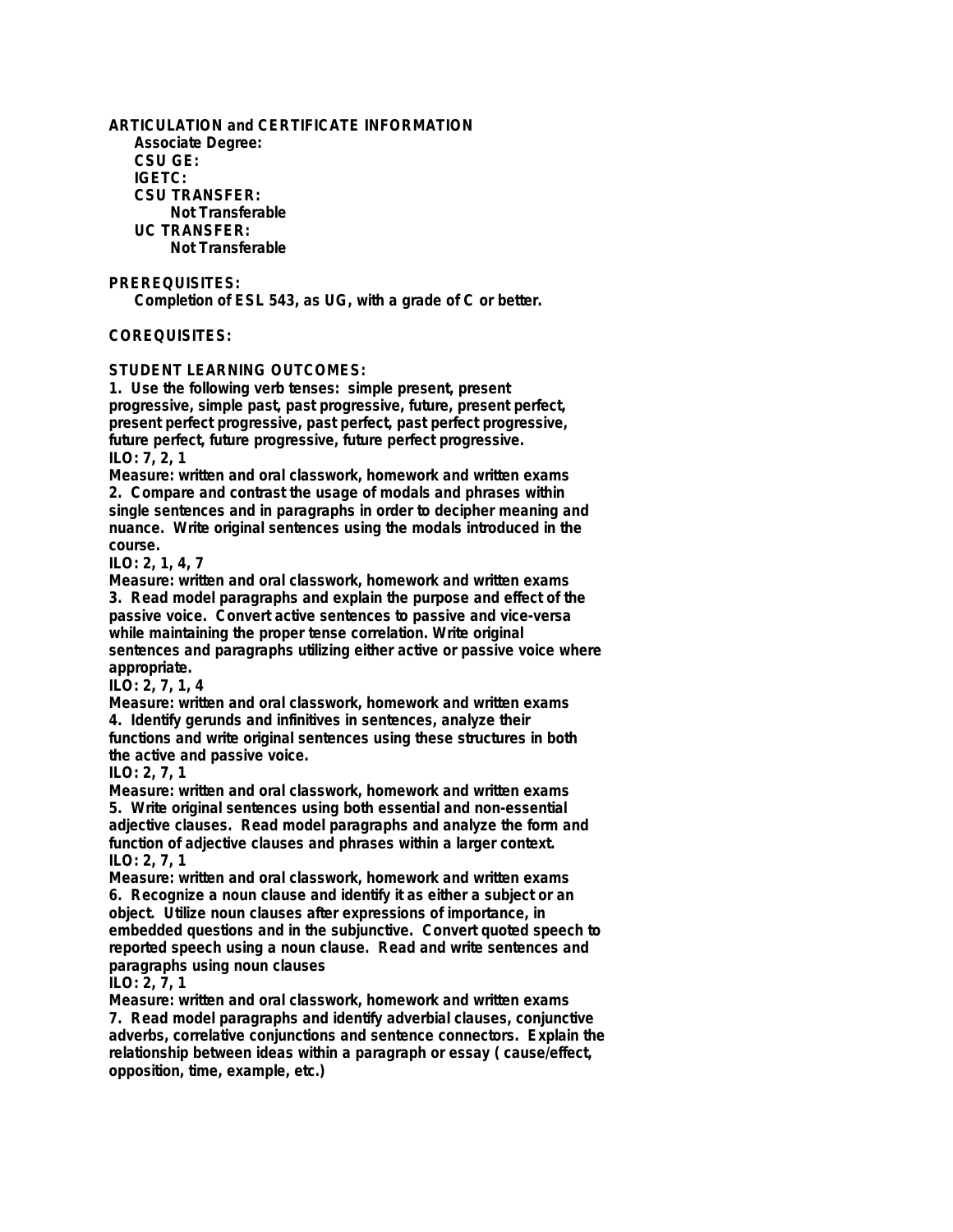**ILO: 2, 7, 1**

**Measure: written and oral classwork, homework and written exams 8. Write original sentences and paragraphs utilizing adverbial clauses and sentence connectors. ILO: 2, 7, 1**

**Measure: written and oral classwork, homework and written exams 9. Write sentences using true, untrue and implied conditionals in past, present, future and mixed tenses. ILO: 2, 7, 1, 4**

**Measure: written and oral classwork, homework and written exams**

**TOPICS AND SCOPE:**

**Inactive Course: 12/08/2008**

**OUT-OF-CLASS ASSIGNMENTS: Every week students will do grammar exercises from the textbook and ESL Computer Lab grammar exercises that supplement the work done in class.**

**WEEK 1-4 24 HOURS CONTENT: Review all verb tenses previously presented in ESL 543. These include: SIMPLE PRESENT, PRESENT**

**PROGRESSIVE, SIMPLE PAST, PAST PROGRESSIVE, FUTURE, PRESENT PERFECT, PRESENT PERFECT PROGRESSIVE, PAST PERFECT and PAST PERFECT PROGRESSIVE. Introduce these new verb tenses: FUTURE PERFECT, FUTURE PROGRESSIVE and FUTURE PERFECT PROGRESSIVE.**

**STUDENT PERFORMANCE OBJECTIVES: Compare and contrast forms and usage of tenses at the sentence level. Manipulate sentence form to create questions and affirmative and negative statements. Write original sentences. Read model paragraphs and analyze and explain tense usage**

**at the paragraph level.** CONTENT: Review MODALS with special emphasis on **modals used to express PAST TIME.**

**STUDENT PERFORMANCE OBJECTIVES: Compare and contrast the usage of the following modals and phrases: would you mind, have to, must,**

**should, ought to, had better, be supposed to, used to, would rather,**

**could, was able to, must have, had to. Analyze short paragraphs and dialogues to decipher meaning and nuance. Construct questions and**

**affirmative and negative statements using modals.**

**WEEK 6 6 HOURS CONTENT: Review and expand upon knowledge and application of the PASSIVE VOICE.**

**STUDENT PERFORMANCE OBJECTIVES: Identify active and passive sentences.**

**Convert active sentences to passive and vice-versa. Use modals in the passive. Correlate the tense of an active sentence with that of its**

**passive equivalent. Use participles as adjectives. Read model**

**paragraphs and analyze and discuss the purpose and effect of the passive voice.**

**WEEK 7 6 HOURS CONTENT: Review and expand upon knowledge and application of GERUNDS and INFINITIVES.**

**STUDENT PERFORMANCE OBJECTIVES: Identify gerunds and infinitives in sentences and analyze their FUNCTIONS (subject, object, object of a preposition, adverbial phrase, idiomatic expression, etc.). Use**

**gerunds and infinitives in THE PAST and THE PASSIVE VOICE.**

**Differentiate verbs followed by infinitives from those followed by**

**gerunds. Write original sentences using gerunds and infinitives.**

**WEEK 8 6 HOURS CONTENT: Review and expand upon knowledge and application of AJDECTIVE CLAUSES.**

**STUDENT PERFORMANCE OBJECTIVES: Identify adjective clauses. Combine and separate sentences through the use of or deletion of adjective**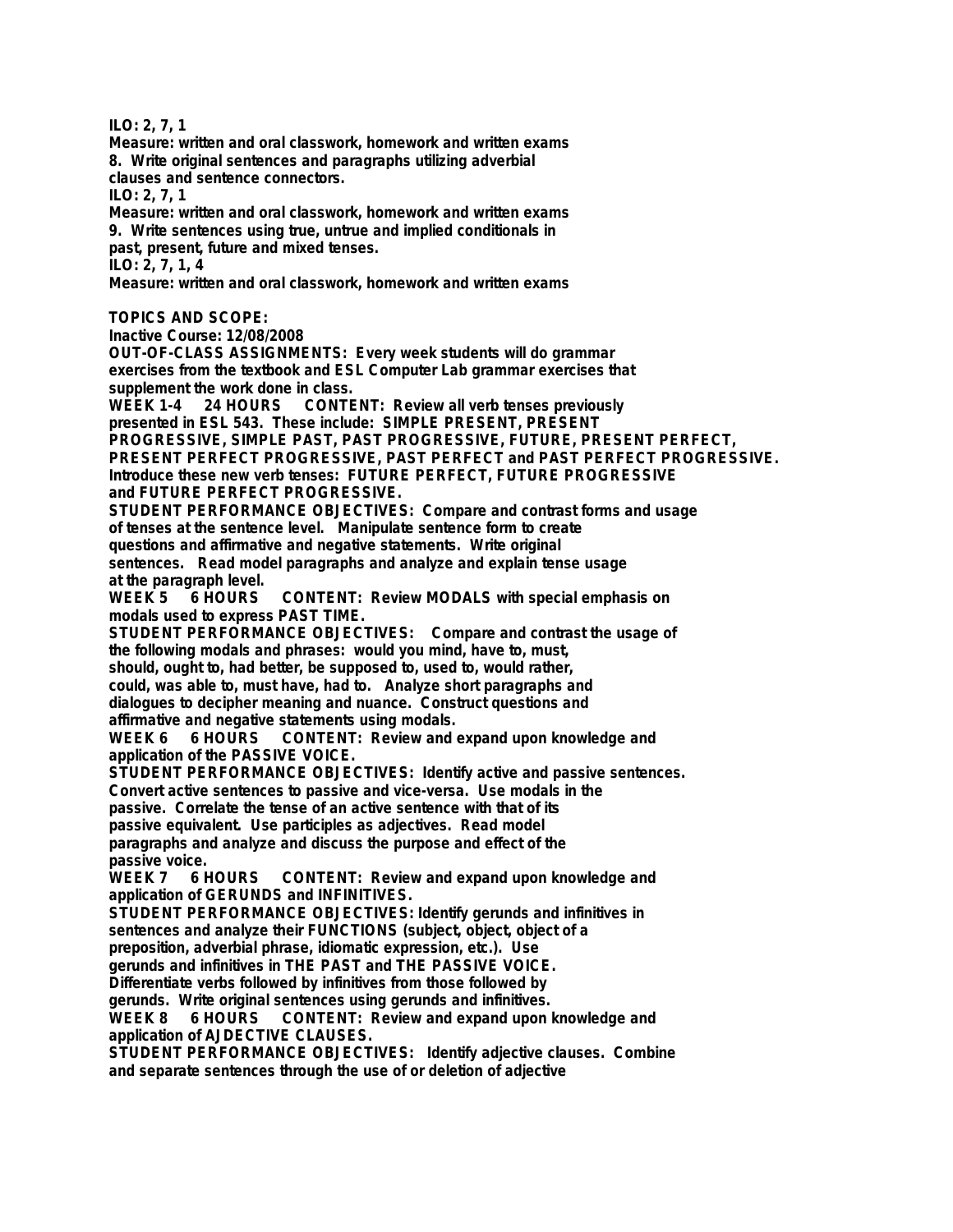**clauses. Reduce an adjective clause to an adjective phrase. Use "which" to modify a whole sentence. Use expressions of quantity in adjective clauses. Punctuate essential and non-essential adjective clauses. Read model paragraphs and analyze the form and function of adjective clauses within a larger context.** CONTENT: Introduce NOUN CLAUSES. **STUDENT PERFORMANCE OBJECTIVES: Recognize a noun clause and identify its function as either a subject or an object. Utilize noun clauses after expressions of importance or as an embedded question. Write original sentences with noun clauses introduced by the following words: WHEN, WHERE, WHY, HOW, WHO, WHOM, WHAT, WHICH, WHOSE, WHETHER, IF and THAT. Convert QUOTED SPEECH to REPORTED SPEECH using a noun clause and the appropriate verb tense. Use noun clauses in THE SUBJUNCTIVE. Use 'EVER' WORDS (whoever, whichever, etc.) in noun clauses. WEEK 11-14 24 HOURS CONTENT: Introduce ADVERBIAL CLAUSES, CONJUNCTIVE ADVERBS, CORRELATIVE CONJUNCTIONS and SENTENCE CONNECTORS. Utilize these structures to clarify the relationship between ideas both within individual sentences and between sentences within a paragraph or an essay. STUDENT PERFORMANCE OBJECTIVES: Read model paragraphs and identify adverbial clauses, conjunctive adverbs, correlative conjunctions and sentence connectors. Explain the relationship between ideas ( cause/effect, opposition, time, condition, example, addition, etc.). Write original sentences and paragraphs utilizing these structures. Rewrite sentences and paragraphs substituting alternate structures that express the same or similar meaning. Punctuate appropriately.** CONTENT: Introduce CONDITIONAL SENTENCES. **STUDENT PERFORMANCE OBJECTIVES: Identify conditional sentences. Compare and contrast the form and meaning of various conditional sentences. Write TRUE and UNTRUE conditional sentences in the PAST, PRESENT, FUTURE and MIXED TENSES. Recognize IMPLIED CONDTIONS. Omit "IF" in past perfect sentences. Use WISH in past, present and future conditionals. WEEK 17 6 HOURS CONTENT: REVIEW various parts of the course depending upon student need.** WEEK 18 2 HOURS **OUT-OF-CLASS ASSIGNMENTS: Every week students will do grammar exercises from the textbook and ESL Computer Lab grammar exercises that supplement the work done in class.**

#### **METHODS OF INSTRUCTION:**

**Students are taught English grammar through a variety of activities that include: lecture, pair work, small and large group activities, written and oral textbook exercises, sentence and paragraph writing, reading and analysis of model paragraphs, and grammar and writing exercises utilizing ESL software.**

**METHODS OF EVALUATION: The types of writing assignments required: Written homework Essay exams Other: Paragraph writing The problem-solving assignments required: None The types of skill demonstrations required: Class performance**